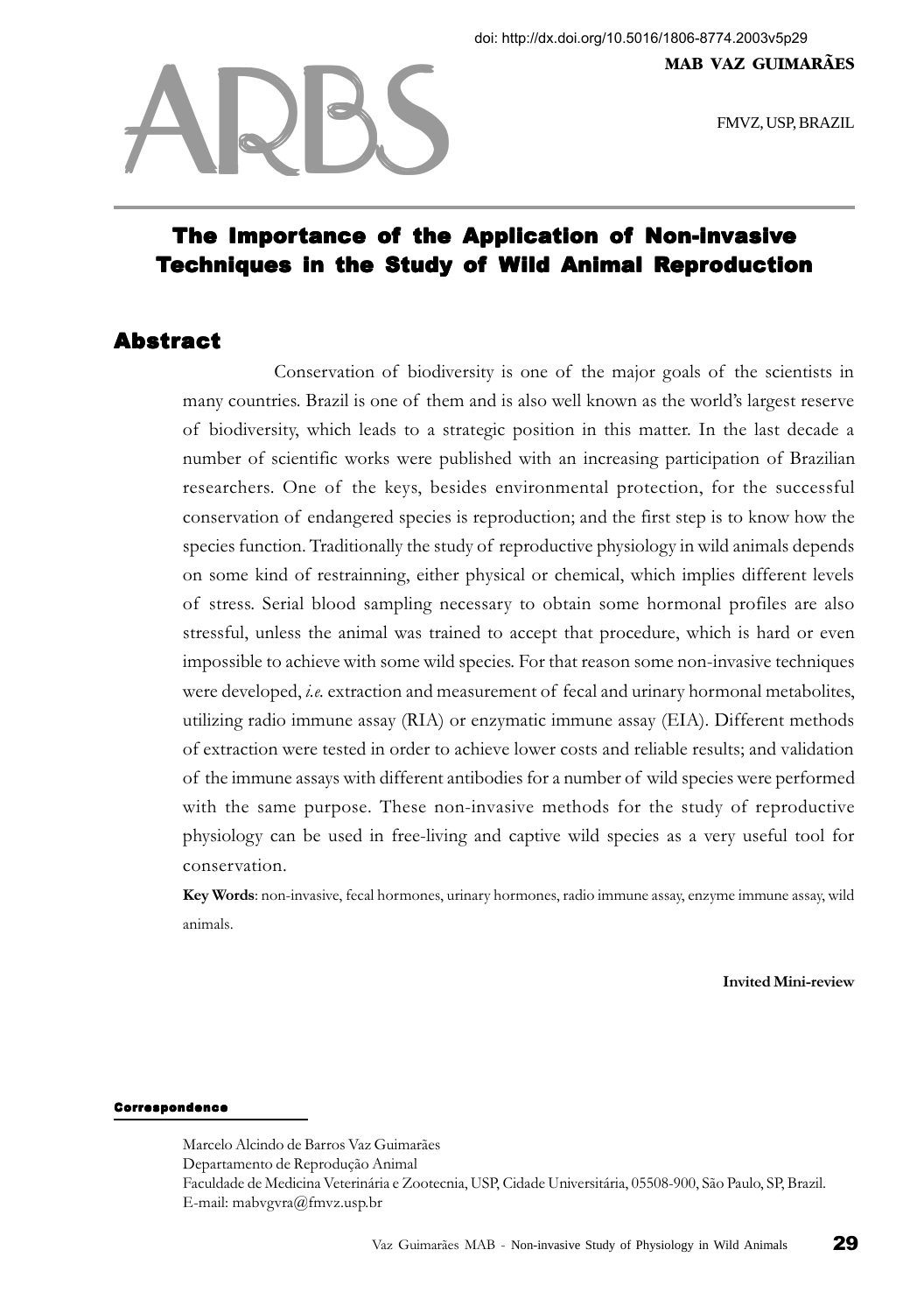The interest in the environment and its degradation has increased over the last two decades, prompting questions about the cost to humanity of such relentless decline. Nowadays there are myriad institutions – including non-governmental ones – that investigate the responsibility for political acts and decisions that result in damage to the environment.

Through various tactics and strategies, professionals with diverse backgrounds coalesce around relevant aspects such as the preservation of biodiversity (animal and vegetal). As a counterpoint to the huge financial interest behind decisions that promote extensive environmental impact in various ecosystems, experts and citizens have searched for responses and alternative ways to prevent the destruction of a genetic reserve of huge potential, not yet fully known, that could yield important answers to significant problems that afflict mankind.

Among institutions responsible for generating scientific information that assists in conservation of nature are the Zoo Parks, Universities, Botanic Gardens and Research Institutes. The synergetic work of such institutions has produced works of research throughout the planet that have resulted in success that is significant though modest compared to the gigantic scale of the problems.

Some specific examples are: the American bison (Bison bison Hamilton – Smith, 1827), at present out of extinction risk; the Siberian tiger (Panthera tigris altaica Oken, 1816); the sea otter (Enhydra lutris Fleming, 1822); the black-footed-ferret (Mustela nigripes Lineu, 1758) and the golden lion tamarin (Leontopithecus rosalia Lesson, 1840), the latter being the object of a successful international project that obtained success not only in the captive reproduction of the species but also its reintroduction into nature, a project that depended on the participation of Brazilian experts.

Not by chance, the examples mentioned above are also subjects of the combined work of several institutions such as zoos, universities and research institutes. In countries such as England, South Africa, Germany and mainly the United States, there are advanced research centers where studies of wild animals are developed in areas such as: immunology, pharmacology, physiology, pathology, infectious and parasitic illnesses, including zoonosis, organ transplants, molecular biology, endocrinology, behavior and artificial reproduction.

In this context we can notice the importance of this multidisciplinary work that fights simultaneously for the conservation of species "in situ", with field work and "ex situ", reproducing in captivity the species to be studied and reintroduced. The importance of such work does not reside only in the conservationist aspect but also, and not least importantly, relates to biomedical research aspects that involve problems related directly to human health. With this focus we can mention the types of research that are accomplished by using wild animals as a biological model, i.e.: the search for the cure or prevention of AIDS (acquired immune deficiency syndrome), as well as works regarding transplants, genetic diseases, the production of vaccines against malaria and many others.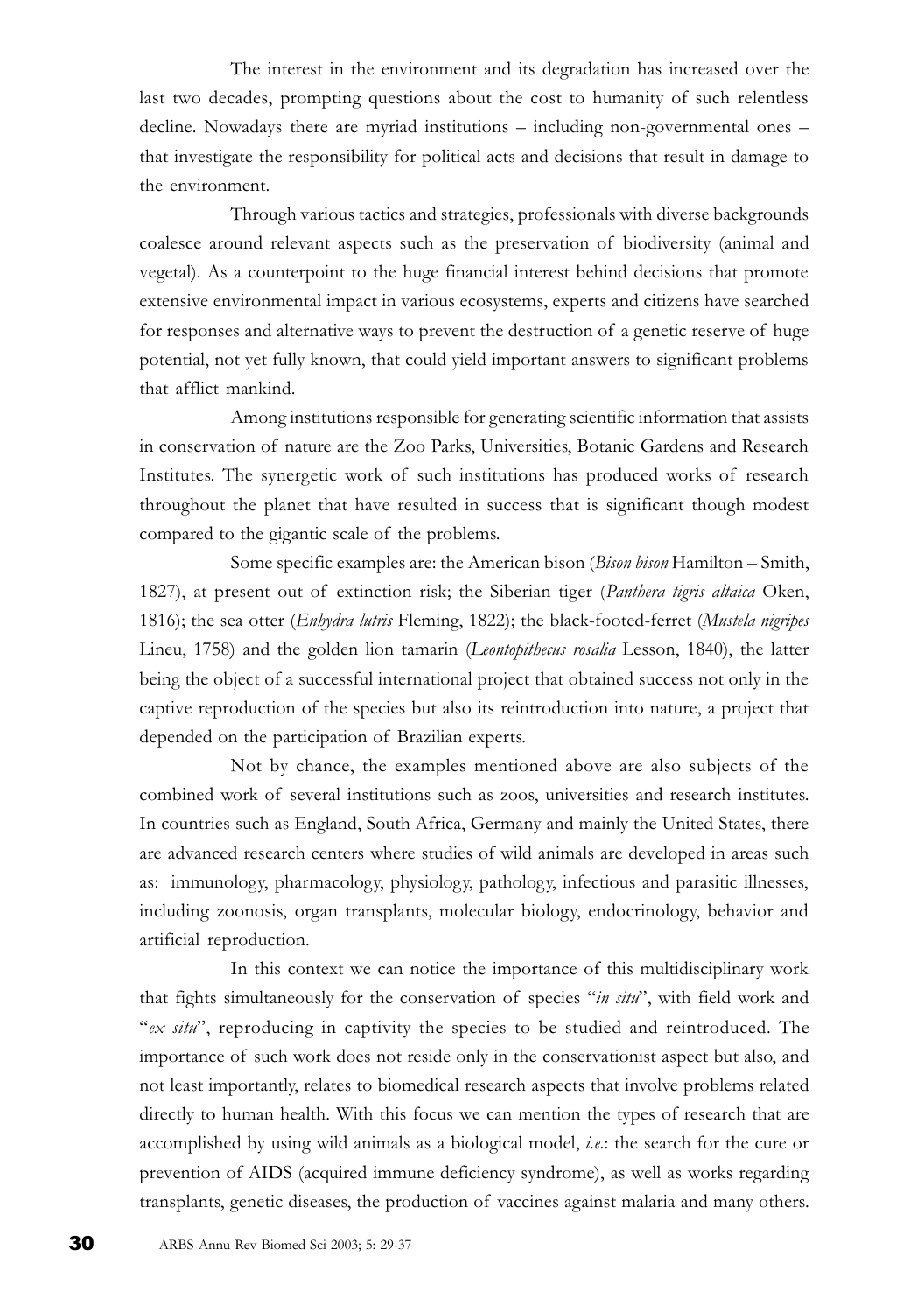These examples demonstrate that the extinction of any specie may represent a priceless loss to humanity, as it takes with it all its genetic information and biological characteristics that could be vital to the maintenance of biodiversity in addition to an unknown number of fundamental answers for the maintenance of life on this planet.

Wild animal reproduction in captivity is a fundamental tool that enables us to carry out research without withdrawing any exemplar from nature. In this context, zoos and conservationist nurseries assume a prominent role as they are recognized as genuine genetic banks of wild species and work with reproduction as a primary objective.

It is common knowledge that several Brazilian wild species belong to a list of animals threatened with extinction and that many of these present reproductive difficulties in captivity, despite appropriate handling and feeding. These conditions demand measures that aim to improve the reproductive performance of such animals.

With this purpose, we examine, in the context of the reproductive physiology of different species, ways of adapting artificial reproductive techniques to anatomical, physiological and handling characteristics for each of them (Short, 1968; Wildt & Bush, 1984; Holt & Moore, 1988; Durrant, 1990; Hearn, 1994).

Traditionally, the methods used in these studies are the non-invasive ones, which for the animal implies physical or chemical restraint, as well as the use of injections and multiple blood collection. In some cases such as in artificial insemination, electroejaculation or embryo transfers, such procedures are inevitable. In the case of hormonal studies, during recent years a strong trend arose that commends the adoption of noninvasive techniques that would avoid the restraint of the animal, for instance in serial blood collection. The stress generated by the restraining procedure, besides compromising animal health, would render multiple and consecutive collection unfeasible, although it would certainly increase the hormonal parameters to be measured by the action of augmented cortisol over the hypothalamus-hypophysis-gonad axis with a consequent effect on the level of sexual steroids and gonadotrofins (Line *et al.*, 1987; Sapolsky & Krey, 1988; Carlstead et al., 1992; Mendoza et al., 1994; Jurke et al., 1997; Whitten et al., 1998; Möstl & Palme, 2002).

Among these non-invasive techniques include the extraction and dosage of hormones or their metabolites from feces and urine, which can be collected daily or several times a day with no kind of physical or chemical restraint; moreover they can be collected from free-range individuals, which enables long term serial studies with no interference of stress effects.

Therefore, a number of authors have been studying reproductive endocrinology of different wild species through extraction and dosage of steroid metabolites from feces and urine (Kasman et al., 1985; Chaudhuri et al., 1988; Monfort et al., 1990; Bamberg et al., 1991; Gross et al., 1991; Lasley & Kirkpatrick, 1991; Monfort et al., 1991; Paul-Murphy et al., 1991; Knox et al., 1992; Brown et al., 1993; Brown et al., 1994; Brown et al., 1995; Graham et al., 1995; Papageorge et al., 1995; Shaw et al., 1995;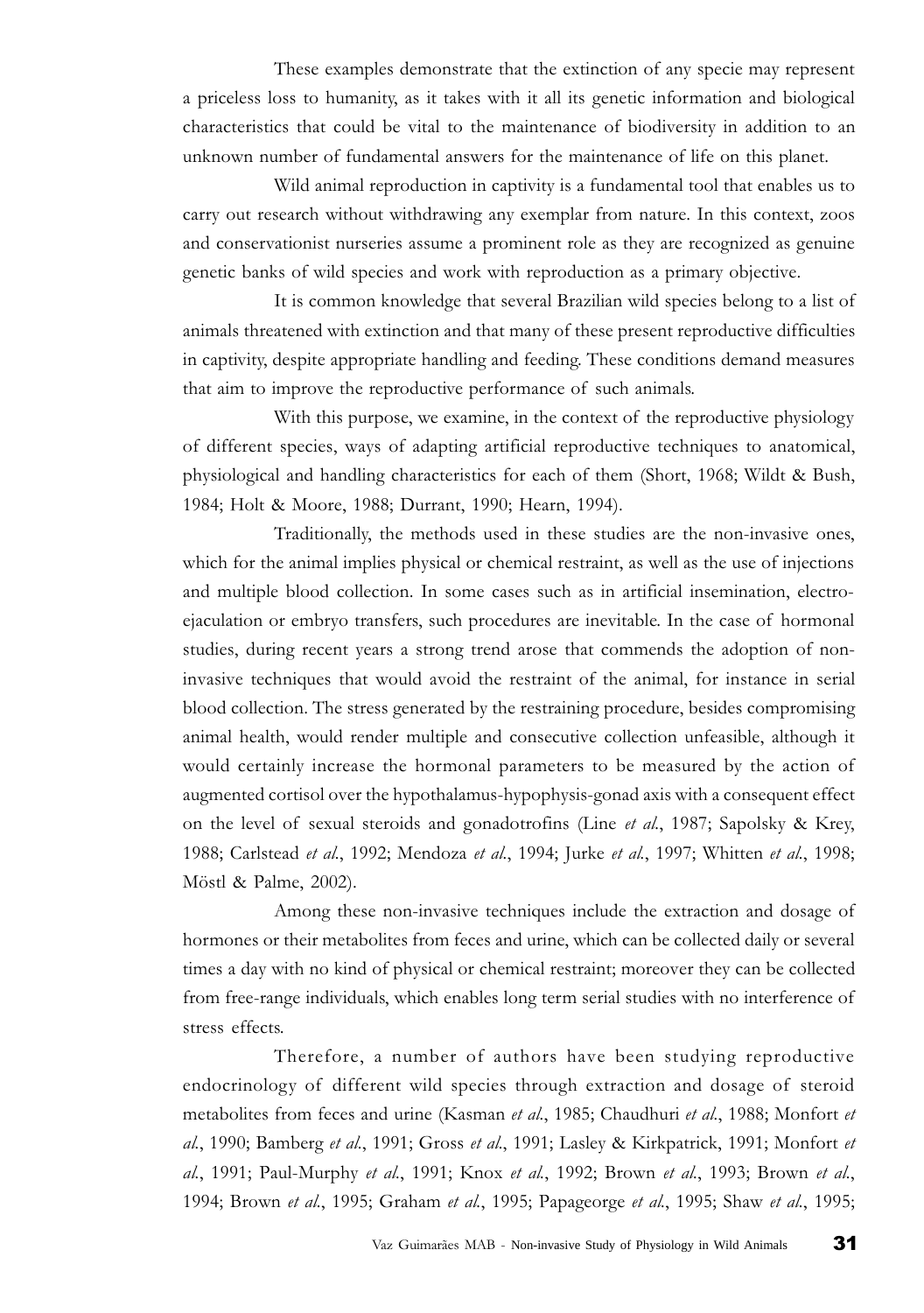Stavisky et al., 1995; Walzer & Schwarzenberger, 1995; Morais et al., 1996; Berkeley et al., 1997; Heistermann et al., 1997; Radcliffe et al., 1997; Robeck et al., 1997; Garrott et al., 1998). Non-human primates – as per their phylogenic proximity to mankind – are especially important as a research biological model for studies connected to physiology, immunology, pharmacology, endocrinology and reproduction. For this reason several papers involving reproduction studies in non-human primate species through non-invasive methods have been published (Shideler et al., 1985; Wasser et al., 1988; Ziegler et al., 1989; Masters & Markham, 1991; French et al., 1992; Shideler et al., 1993; Wasser et al., 1993; Asa et al., 1994; Jurke et al., 1994; Pryce et al., 1994; Bellem et al., 1995; Brockman et al., 1995; Heistermann & Hodges, 1995; Heistermann et al., 1995; Kuederling et al., 1995; Pryce et al., 1995; Oerke et al., 1996; Ialeggio et al., 1997; Strier & Ziegler, 1997; Ziegler et al., 1997; Guimarães et al., 2002).

Always seeking resource optimization and simplification of techniques without jeopardizing the quality of the results, recent works involving extraction and dosage of hormonal metabolites in neo-tropical primates showed that fecal progestin (a group of progesterone metabolites) dosage is the most effective non-invasive method of studying the ovary cycle of these species (Strier & Ziegler, 1997; Guimarães et al., 2002). This technique enabled the characterization of follicular and luteinizing phases, as well as permitted the determination of the peri-ovulation period and the estimated ovulation day (Strier & Ziegler, 1997; Guimarães et al., 2002). Besides reflecting the variation of progesterone plasma levels in a few hours interval (Adlercreutz & Martin, 1980; Ribeiro, 1994), fecal progestin dosages, since they present a similar molecular and antigen structure among the species, also possess the advantage of permitting the utilization of traditional laboratory methods of hormone dosage, such as the radio-immuno-assay, using antiprogesterone antibody produced in laboratory animals (Ribeiro, 1994; Guimarães et al., 2002).

The methods of fecal progestin extraction and dosage, initially complex and lengthy, demanded purification through chromatographic separation and analysis and also the identification and dosages of metabolites (Risler *et al.*, 1987; Wasser *et al.*, 1988). Due to the high cost and the complexity in executing such techniques, several researchers accomplished comparative studies between performance of sophisticated methods and simple techniques of reduced costs, producing results that allow the implementation of projects with a large number of samples at reduced budgets (Meirelles, 1993; Strier & Ziegler, 1994; Ziegler et al., 1996; Strier & Ziegler, 1997).

Information obtained through non-invasive methods are of great utility to the planning of reproduction programs, such as the choosing of females with an adequate pattern of cycles to dictate the best moment for an artificial insemination or even optimizing parameters for insemination through natural breeding.

Another relevant aspect is the applicability of this method to field studies where it becomes possible to verify the reproductive condition or even the phase of the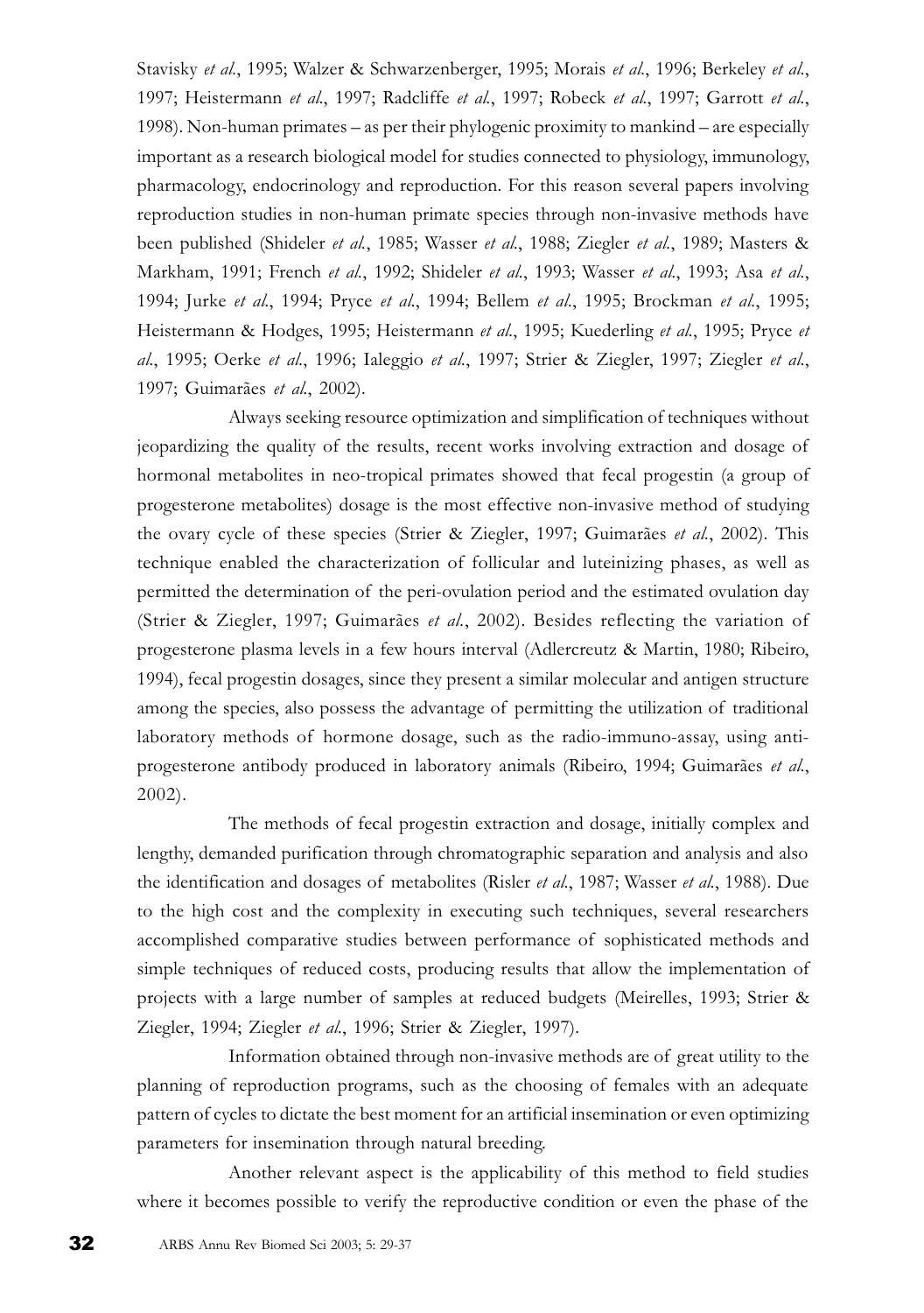ovary cycle in free-range females. These data are vital to the study of social structure, hierarchic interrelation, family and reproductive strategy which a specie adopts for the purpose of adaptation.

No less important than the aforementioned reasons, these techniques also are ethically justified. Increasingly, the conscientiousness of researchers must be applied to minimize the agony of animals used in experiments, seeking alternative methods that reduce the stress caused by contention and handling, avoiding for instance the fear and pain caused by many of the traditional invasive methods (Wolfensohn & Lloyd, 1998).

The Department of Animal Reproduction of Zootechnics and Medical Veterinary Faculty of the University of São Paulo, currently are developing a line of research in reproductive endocrinology, using non-invasive methods. This line of research is essentially composed of projects that utilize different techniques of extraction and dosages of sexual steroid hormones from fecal metabolites, with several approaches in different species such as: Amazonian manatee (Trichecus ininguis), jaguarundi (Herpailurus yagouaroundi), jaguar (Panthera onca), ocelot (Leopardus pardalis), brown capuchins (Cebus apella), black howler monkey (Alouatta caraya), blue-fronted parrot (Amazona aestiva), golden hamster (Mesocricetus auratus), Guinea pig (Cavia porcellus), maned wolf (Chrisocyon brachyurus), African lion (Panthera leo) and fallow deer (Dama dama).

From basic physiological information obtained through these non-invasive techniques, projects are being developed to study characteristics of the ovarian cycle, seasonal variation occurrences, ovulation detection, pregnancy diagnosis, parturition proximity, sex identification of monomorphic species, efficiency of contraceptive methods, purging methods and identification of different hormone metabolites, as well as the influence of animal well being on reproductive performance, stress effects and the interrelation between hormone levels and reproductive behavior patterns (behavioral endocrinology).

## References

- Adlercreutz H, Martin F. Biliary excretion and intestinal metabolism of progesterone and estrogens in man. J Steroid Biochem 1980;13:231-44.
- Asa CS, Fischer F, Carrasco E, Puricelli C. Correlation between urinary pregnanediol glucuronide and basal body temperature in female orangutans, Pongo pygmaeus. Am J Primatol 1994;34: 275-81.
- Bamberg E, Möstl E, Patzl M., King GJ. Pregnancy diagnosis by enzyme immunoassay of estrogens in feces from nondomestic species. J Zoo Wildlife Med 1991;22(1):73-7.
- Bellem AC, Monfort SL, Goodrowe KL. Monitoring reproductive development, menstrual cyclicity, and pregnancy in the lowland gorilla (Gorilla gorilla) by enzyme immunoassay. J Zoo Wildlife Med 1995:26;24-31.
- Berkeley EV, Kirkpatrick JF, Schaffer NE, Bryant WM, Threlfall, WR. Serum and fecal steroid analysis of ovulation, pregnancy, and parturition in the black rhinoceros (Diceros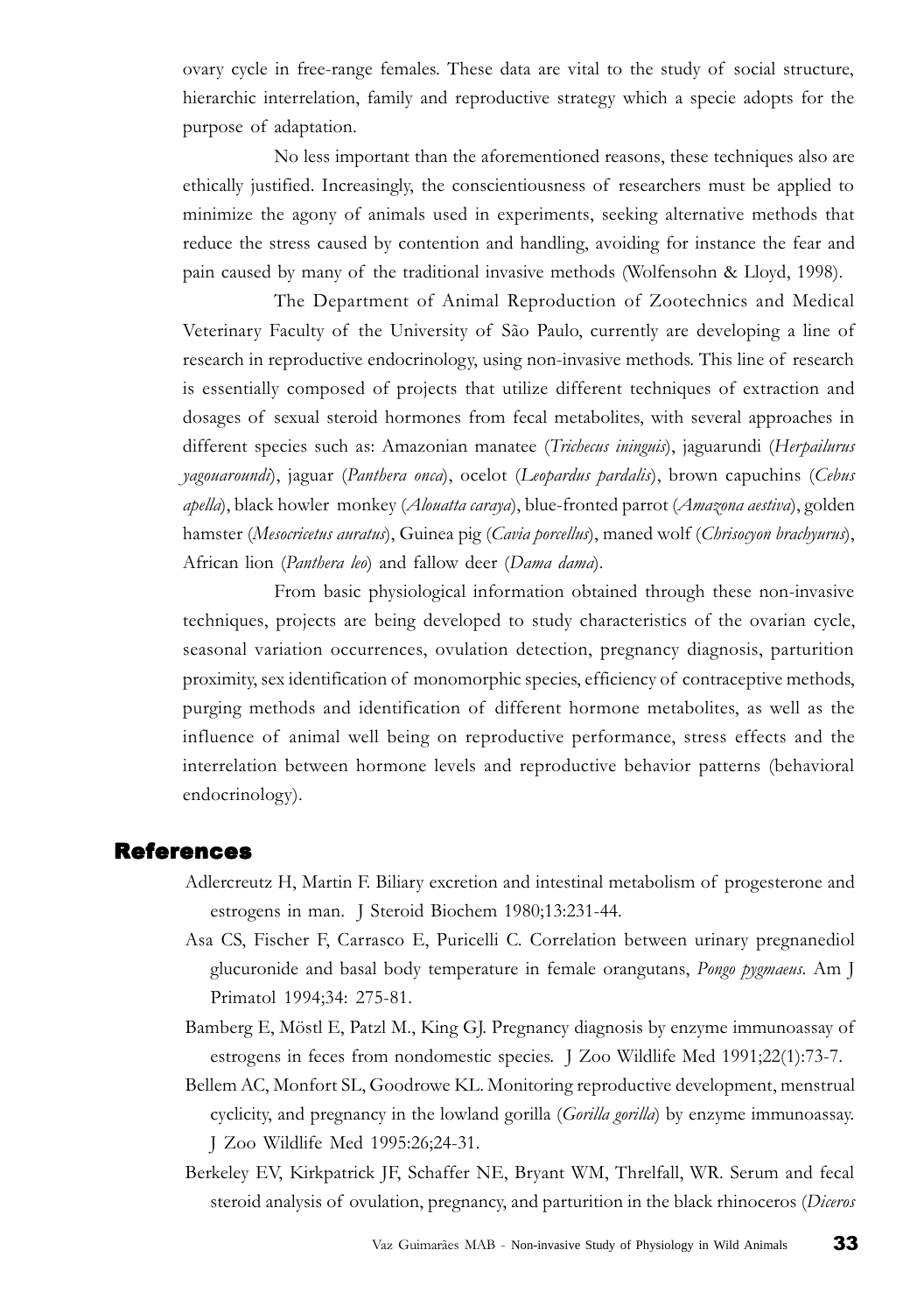bicornis). Zoo Biol 1997;16:121-32.

- Brockman DK, Whitten PL, Russel E, Richard AF, Izard MK. Application of fecal steroid techniques to the reproductive endocrinology of female verreaux's sifaka (Propithecus verreauxi). Am J Primatol 1995;36:313-25.
- Brown JL, Wasser SK, Howard JG, Wells S, Lang K, Collins L, Raphael B, Schwartz R, Evans M, Hoyt R, Volk T, Wildt DE, Graham LH. Development and utility of fecal progesterone analysis to assess reproductive status in felids. In:Annual Conference of the American Association of Zoo Veterinarians, Saint Louis. Proceedings 1993:273-6.
- Brown JL, Wasser SK, Wildt DE, Graham LH. Comparative aspects of steroid hormone metabolism and ovarian activity in felids, measured noninvasively in feces. Biol Reprod 1994;51:776-86.
- Brown JL, Wildt DE, Graham LH, Byers AP, Collins L, Barret S, Howard JG. Natural versus chorionic gonadotropin-induced ovarian responses in the clouded leopard (Neofelis nebulosa) assessed by fecal steroid analysis. Biol Reprod 1995:53;93-102.
- Carlstead K, Brown JL, Monfort SL, Killens R, Wildt DE. Urinary monitoring of adrenal responses to psychological stressors in domestic and nondomestic felids. Zoo Biol 1992;11:165-76.
- Chaudhuri M, Kleiman DG, Wildt DE, Bush M, Frank ES, Thau RB. Urinary steroid concentrations during natural and gonadotrophin-induced oestrus and pregnancy in the giant panda (Ailuropoda melanoleuca). J Reprod Fert 1988;84:23-8.
- Durrant BS. Semen collection, evaluation, and cryopreservation in exotic animal species:maximizing reproductive potencial. Ilar News 1990;32(1):2-10.
- French JA, Degraw WA, Hendricks SE, Wegner F, Bridson WE. Urinary and plasma gonadotropin concentrations in golden lion tamarins (Leontopithecus rosalia rosalia). Am J Primatol 1992;26:53-9.
- Garrott RA, Monfort SL, White PJ, Mashburn KL, Cook JG. One-sample pregnancy diagnosis in elk using fecal steroid metabolites. J Wildlife Dis 1998;34(1):126-31.
- Graham LH, Goodrowe KL, Raeside JL, Liptrap RM. Non-invasive monitoring of ovarian function in several felid species by measurement of fecal estradiol-17b and progestins. Zoo Biol 1995;14:223-37.
- Gross TS, Tharnish T, Rodden M. Fecal steroid analyses as na assessment of reproductive function in the maned wolf (Chrysocyon brachyurus). Annual Conference of the American Association of Zoo Veterinarians. Calgary, Proceedings 1991:387-9.
- Guimarães MABVG, Oliveira CA, Ribeiro EAA, Rosa e Silva AAM, Franci CR, Batista SAZ, Barnabé RC. Monitoring ovarian function in the Capuchin Monkey (Cebus apella) using fecal and urinary hormone analyses. The Second International Symposium on Assisted Reproductive Technology for the Conservation and Genetic Management of Wildlife. Omaha, Proceedings 2002:290.
- Hearn JP. New world primates research in human reproductive health. Am J Primatol 1994;34:11-7.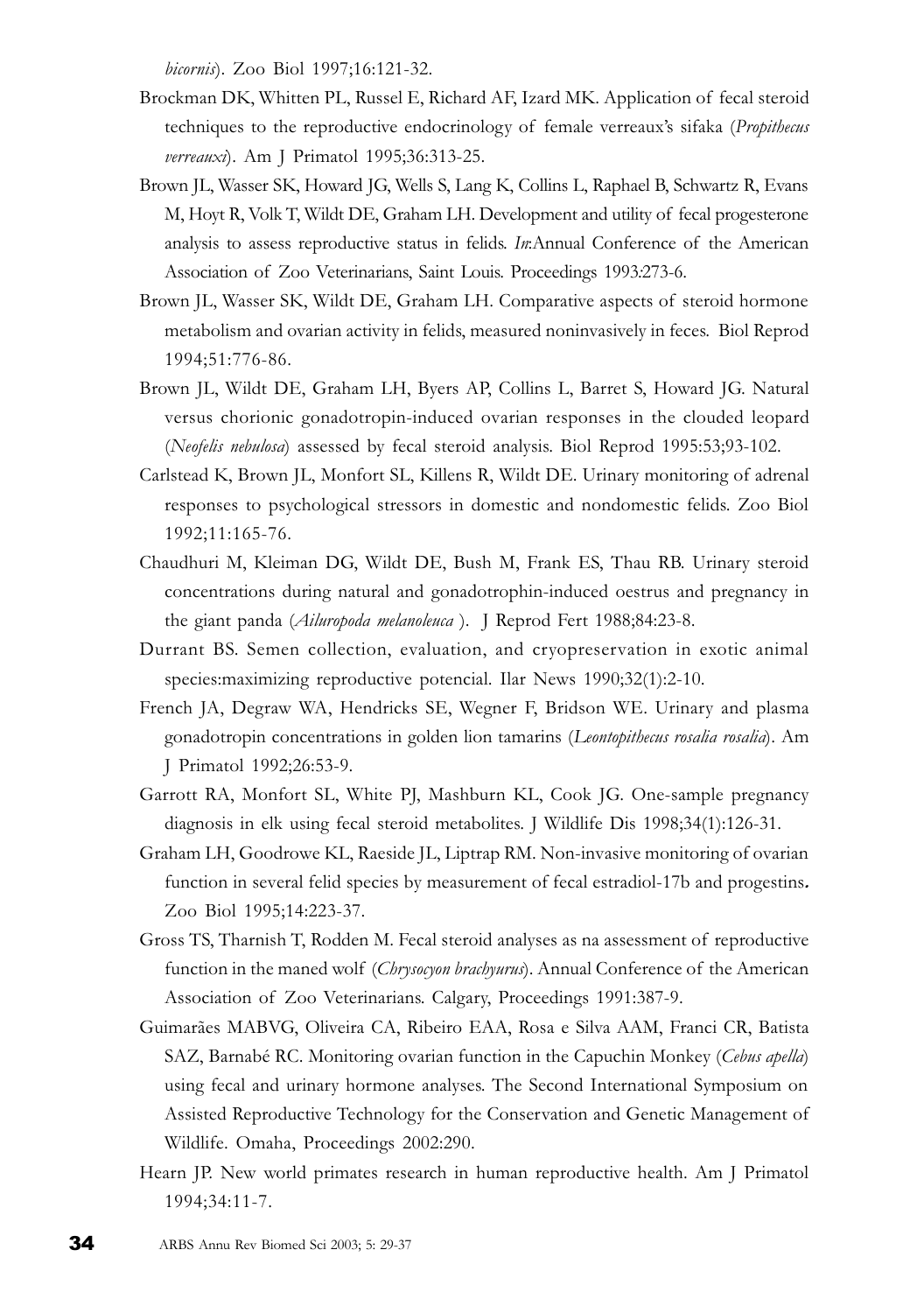- Heistermann M, Finke M, Hodges JK. Assessment of female reproductive status in captivehoused hanuman langurs (Presbytis entellus) by measurement of urinary and fecal steroid excretion patterns. Am J Primatol 1995;37:275-84.
- Heistermann M & Hodges JK. Endocrine monitoring of the ovarian cycle and pregnancy in the saddle-back tamarin (Saguinus fuscicollis) by measurement of steroid conjugates in urine. Am J Primatol 1995;35:117-27.
- Heistermann M, Trohrsch B, Hodges JK. Assessment of ovarian function in the African Elephant (Loxodonta africana) by measurement of 5a-reduced progesterone metabolites in serum and urine. Zoo Biol 1997;16: 273-84.
- Holt WV, Moore DM. Semen banking is it now feasible for captive endangered species? Oryx 1988;22(3):172-8.
- Ialeggio DM, Ash R, Bartow ST, Baker AJ, Monfort SL. Year-round urinary ovarian steroid monitoring in a clinically healthy captive owl-faced guenon (Cercopithecus hamlyni). In: Annual Conference of the American Association of Zoo Veterinarians, Houston, Proceedings 1997:232-4.
- Jurke MH, Pryce CR, Döbeli M, Martin RD. Non-invasive detection and monitoring of pregnancy and the post-partum period in Goeldi's monkey (Callimico goeldii) using urinary pregnanediol-3a-glucuronide. Am J Primatol 1994;34:319-31.
- Jurke MH, Czekala NM, Lindburg DG, Milliard SE. Fecal corticoid metabolite measurement in the Cheetah (Acinonyx jubatus). Zoo Biol 1997;16:133-47.
- Kasman LH, McCowan B, Lasley BL. Pregnancy detection in tapirs by direct urinary estrone sulfate analysis. Zoo Biol 1985;4:301-6.
- Knox WM, Miller KV, Collins DC, Bush PB, Kiser TE, Marchinton RL. Serum and urinary levels of reproductive hormones associated with the estrous cycle in white-tailed deer (Odocoileus virginianus). Zoo Biol 1992;4:301-6.
- Kuederling I, Evans CS, Abbott DH, Pryce CR, Epple G. Differential excretion of urinary oestrogen by breeding females and daughters in the red-belied tamarin (Saguinus labiatus). Folia Primatol 1995;64:140-5.
- Lasley BL, Kirkpatrick JF. Monitoring ovarian function in captive and free-ranging wildlife by means of urinary and fecal steroids. J Zoo Wildlife Med 1991;22(1):23-31.
- Line SW, Clarke AS, Markowitz H. Plasma cortisol of female rhesus monkeys in response to acute restraint. Lab Prim Newsletter 1987;26(4):1-4.
- Masters AM & Markham RJ. Assessing reproductive status in orang-utangs by using urinary estrone. Zoo Biol 1991;10:197-207.
- Meirelles CF. Controle reprodutivo em capivaras (Hydrochoerus hydrochaeris hydrochaeris Lineu, 1766) através da determinação de progesterona nas fezes. Thesis, Escola Superior de Agricultura Luiz de Queirós, Universidade de São Paulo, Brazil 1993.
- Mendoza SP, Capitanio JP, McChesney MB, Lerche NW. Stress, hipothalamic-pituitaryadrenal activity and leucocyte levels. Am J Primatol 1994;33(3):228-9.
- Monfort SL, Wemmer C, Kepler TH, Bush M, Brown JL, Wildt DE. Monitoring ovarian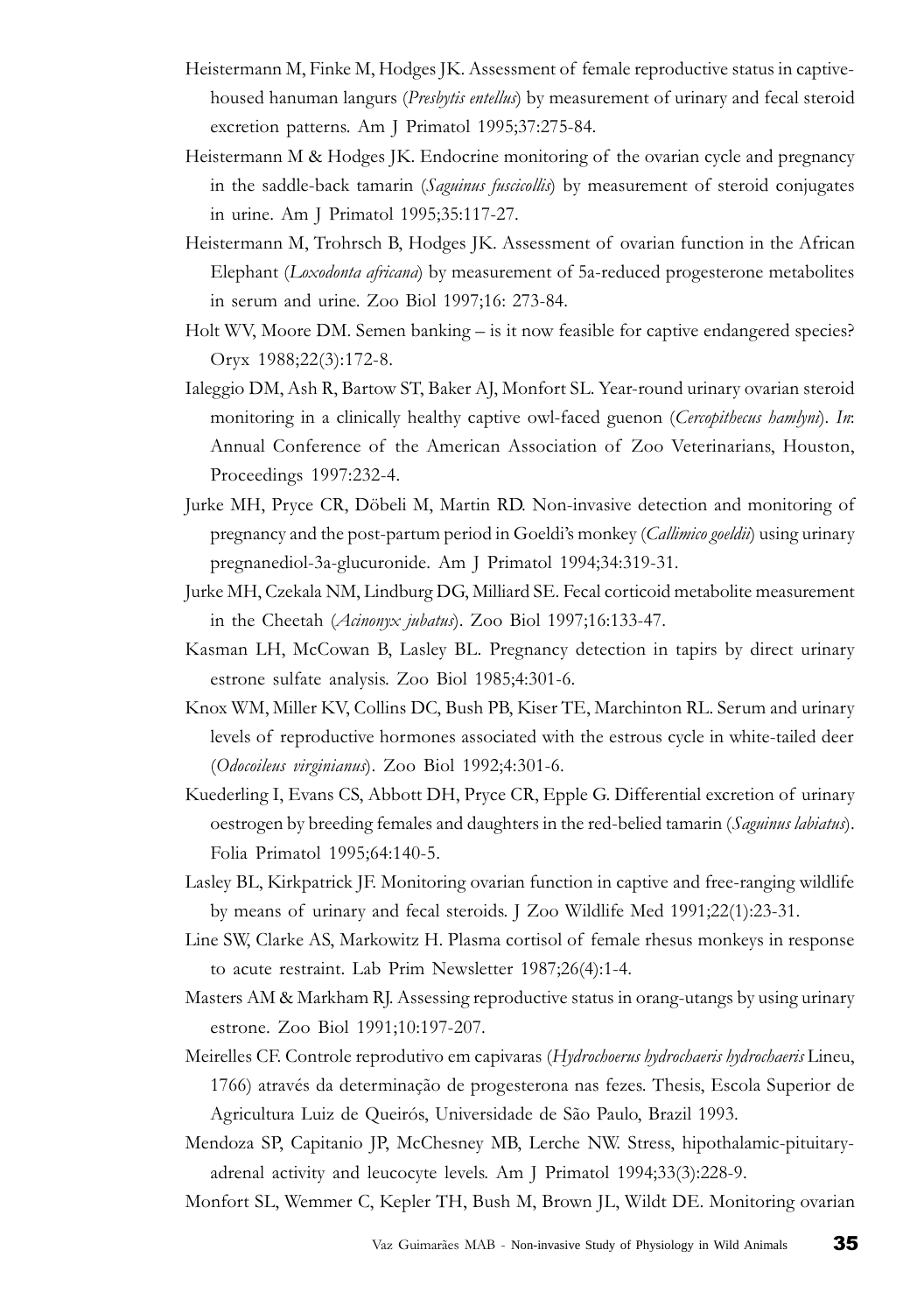function and pregnancy in eld's deer (Cervus eldi thamin) by evaluating urinary steroid metabolite excretion J Reprod Fertil 1990;88:271-81.

- Monfort SL, Martinet C, Wildt DE. Urinary steroid metabolite profiles in female Père David's deer (Elaphurus davidianus). J Zoo Wildlife Med 1991;22(1):78-85.
- Morais RN, Moreira N, Moraes W, Mucciolo R, Lacerda O, Gomes MLF, Swanson WF, Graham LH, Brown JL. Testicular and ovarian function in South American felids assessed by fecal steroids. In: Annual Conference of the American Association of Zoo Veterinarians. Puerto Vallarta, Proceedings 1996:561-5.
- Möstl E, Palme R. Hormones as indicators of stress. Domest Anim Endocrin 2002;23:67-74.
- Oerke AK, Einspanier A, Hodges JK. Noninvasive monitoring of follicle development, ovulation, and corpus luteum formation in the marmoset monkey (Callithrix jacchus) by ultrasonography. Am J Primatol 1996;39:99-113.
- Papageorge S, Wasser SK, Foley C, Brown JL. Fecal steroid analysis: validation of extration and radioimmunoassay for estradiol and progestogens in African Elephants (Loxodonta africana) and analysis of fecal samples utilizing a validated method. In: Annual Conference of the American Association of Zoo Veterinarians. East Lansing, Proceedings 1995;393.
- Paul-Murphy J, Tell L, Bravo W, Fowler ME, Lasley BL. Urinary steroid evaluations to monitor ovarian function in exotic ungulates: VIII. Correspondence of urinary and plasma steroids in the llama (Lama glama) during nonconceptive and conceptive cycles. Zoo Biol 1991;10:225-36.
- Pryce CR, Schwarzenberger F, Döbeli M. Monitoring fecal samples for estrogen excretion across the ovarian cycle in Goeldi's monkey (Callimico goeldii). Zoo Biol 1994;13:219-30.
- Pryce CR, Schwarzenberger F, Döbeli M, Etter K. Comparative study of oestrogen excretion in female new world monkeys: an overview of non-invasive ovarian monitoring and a new application in evolutionary biology. Folia Primatol 1995;64:107-23.
- Radcliffe RW, Czekala NM, Ososfsky A. Combined serial ultrasonography and fecal progestin analysis for reproductive evaluation of the female White rhinoceros (Ceratotherium simum simum): preliminary results. Zoo Biol 1997;16:445-56.
- Ribeiro EAA. Uma análise da relação entre o comportamento reprodutivo e os níveis de progestinas fecais em um grupo silvestre do mico-leão-dourado (Leontopithecus rosalia). PhD Thesis, Instituto de Biociências, USP, São Paulo, Brazil, 1994.
- Risler L, Wasser SK, Sackett GP. Measurement of excreted steroids in Macaca nemestrina. Am J Primatol 1987;12:91-100.
- Robeck TR, Fitzgerald LJ, Hnida JA, Turczynski CJ, Smith D, Kraemer DC. Analisys of urinary progesterone metabolites with behavioral correlation in guenther's dik-dik (Madoqua guentheri). J Zoo Wildlife Med 1997;28(4):434-42.
- Sapolsky RM , Krey LC. Stress induced suppression of luteinizing hormone concentrations in wild baboons: role of opiates. J Clin Endocr Metab 1988;66(4):722-6.
- Stavisky R, Russel E, Stallings J, Smith EO, Worthman C, Whitten PL. Fecal steroid